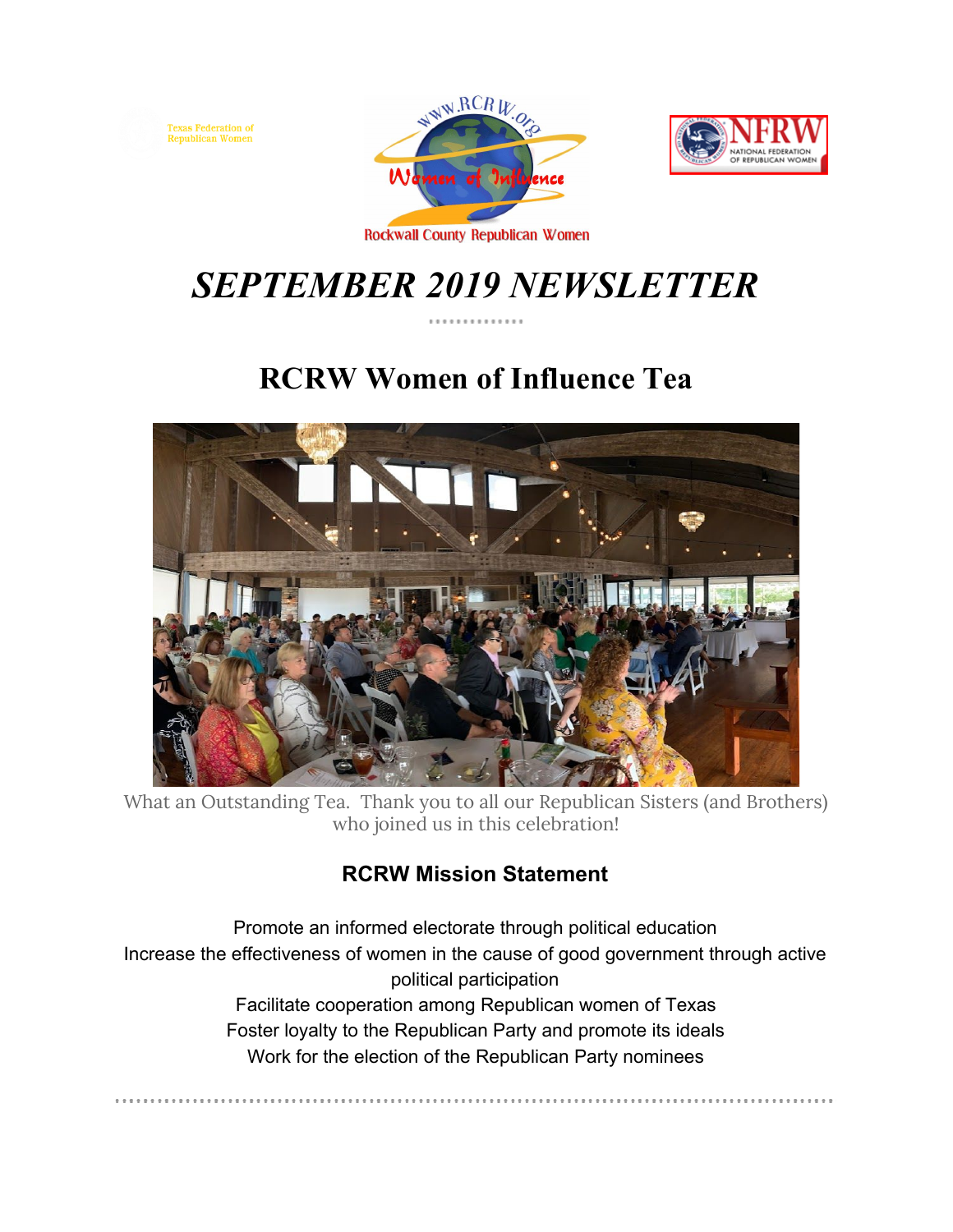## *FROM THE PRESIDENT*



Thank you to everyone who supported our events in August. We had our very first Happy Hour at MiCocina on August 20 with over 60 Republicans in attendance. Our Women Of Influence Tea was held on Saturday, August 24, at The Landing where we honored Melba Jeffus as this year's recipient. Congratulations again to Melba. We had a record number of persons attend the tea and contribute to our scholarship fund! RCRW would not be what it is without the support of our elected officials and members.

The last quarter of the year is going to be busy. We will be participating in various events throughout the county, as well as, preparing for the

November election. Please be on the look-out for our events, and attend and participate if you can.

*Tiffany L. Miller, RCRW President* 972-977-3321 [Tiff\\_miller@hotmail.com](mailto:Tiff_miller@hotmail.com)

### *PROGRAMS*



*Help us Honor Our First Responders* at our September meeting. Next RCRW Meeting – September 9, 2019 Location – Harry Myers Community Center

Time – 6:30 P.M.

Author and former Secret Service Agent and 911 First Responder, Samantha Horwitz will be our guest speaker. Culinary Offerings – Potluck. If you are able to bring a dish, please contact Pam Benedetto at 214-280-2088.

*Anna Campbell, Vice President, Programs 972-816-2767 [rockwallcampbells@gmail.com](mailto:rockwallcampbells@gmail.com)*

## *MEMBERSHIP REPORT*



Our Membership Count as of August 31, 2019 is as follows: Active Members: 141 Associate Members: 64 Honorary Members: 3

Total Members: 208

*Deanna Tucker, Vice President of Membership*



#### *TREASURER'S REPORT*

We are still putting together the final breakdown from our Women Of Influence Tea. A full report will be provided

to the club as soon as possible.

*Frances White, Treasurer*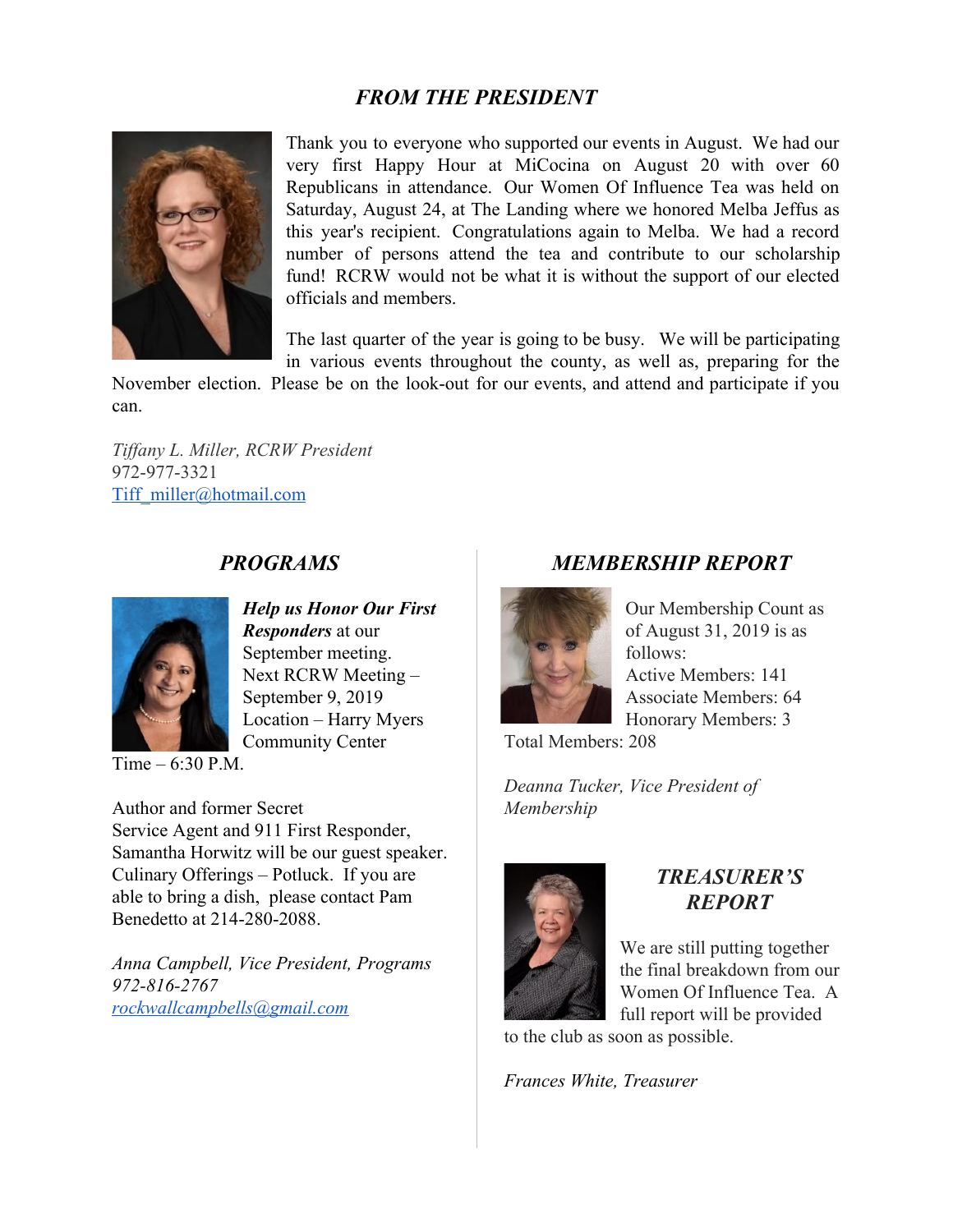### *CAMPAIGNS*



#### **PROPOSED CONSTITUTIONAL AMENDMENTS ON THE NOVEMBER 2019 BALLOT**

*Toni Felts, Vice President, Campaigns*

#### **Proposition 1 (HJR 72)**

"The constitutional amendment permitting a person to hold more than one office as a municipal judge at the same time."

#### **Proposition 2 (SJR 79)**

"The constitutional amendment providing for the issuance of additional general obligation bonds by the Texas Water Development Board in an amount not to exceed \$200 million to provide financial assistance for the development of certain projects in economically distressed areas."

#### **Proposition 3 (HJR 34)**

"The constitutional amendment authorizing the legislature to provide for a temporary exemption from ad valorem taxation of a portion of the appraised value of certain property damaged by a disaster."

#### **Proposition 4 (HJR 38)**

"The constitutional amendment prohibiting the imposition of an individual income tax, including a tax on an individual's share of partnership and unincorporated association income."

#### **Proposition 5 (SJR 24)**

"The constitutional amendment dedicating the revenue received from the existing state sales and use taxes that are imposed on sporting goods to the Texas Parks and Wildlife Department and the Texas Historical Commission to protect Texas' natural areas, water quality, and history by acquiring, managing, and improving state and local parks and historic sites while not increasing the rate of the state sales and use taxes."

#### **Proposition 6 (HJR 12)**

"The constitutional amendment authorizing the legislature to increase by \$3 billion the maximum bond amount authorized for the Cancer Prevention and Research Institute of Texas."

#### **Proposition 7 (HJR 151)**

"The constitutional amendment allowing increased distributions to the available school fund."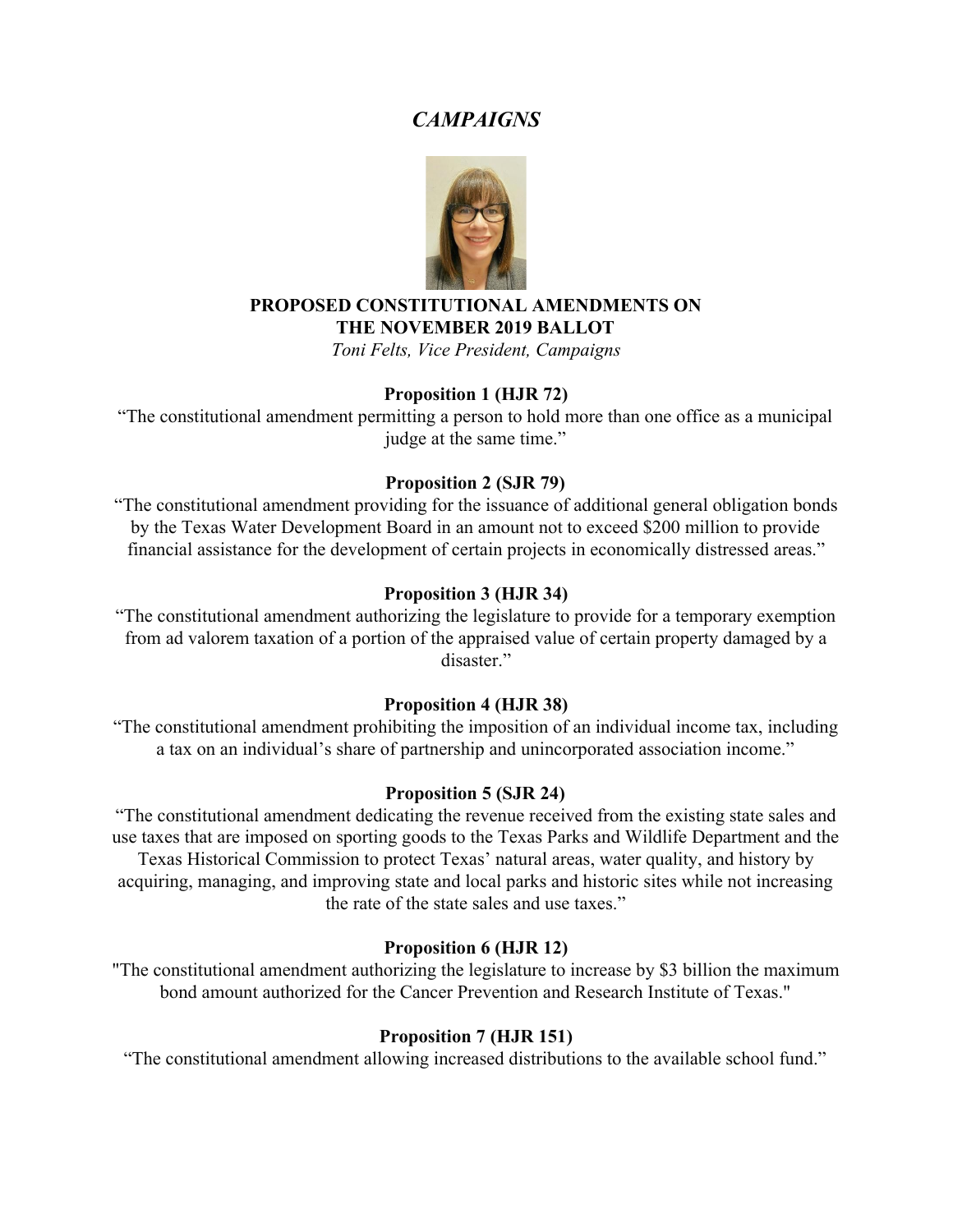#### **Proposition 8 (HJR 4)**

"The constitutional amendment providing for the creation of: the flood infrastructure fund to assist in the financing of drainage, flood mitigation, and flood control projects."

#### **Proposition 9 (HJR 95)**

"The constitutional amendment authorizing the legislature to exempt from ad valorem taxation precious metal held in a precious metal depository located in this state."

#### **Proposition 10 (SJR 32)**

"The constitutional amendment to allow the transfer of a law enforcement animal to a qualified caretaker in certain circumstances."

## **RCRW SOCIAL TIME**



September Happy Hour! Join us for our RCRW September Happy Hour! September 17, 2019 6:00 p.m. – 8:00 p.m. at El Potrillo de la Sandía Summer Lee Drive, behind Giovanni's at the Harbor. Lite appetizers provided, cash bar All Republicans are welcome!! Be sure to bring your neighbor or friend - the more the merrier!!!

Aspasians Marketplace!

We will have a table at Aspasians Marketplace. This is our time to SHINE and get the word out about our amazing party!!! Come out and say hi, wear RED and help out if possible. We will be there from 9:00 a.m. through 5:00 p.m. and would love to have you help encourage citizens to keep our wonderful county RED.

Save The Date! October 15, 2019 RCRW Happy Hour - Luigi's Royse City October 28, 2019, RCRW Painting With A Purpose, benefiting Patriot Paws.

Don't forget to follow us on Facebook and LIKE and SHARE our posts!

*Alma McClintock, Social Chair*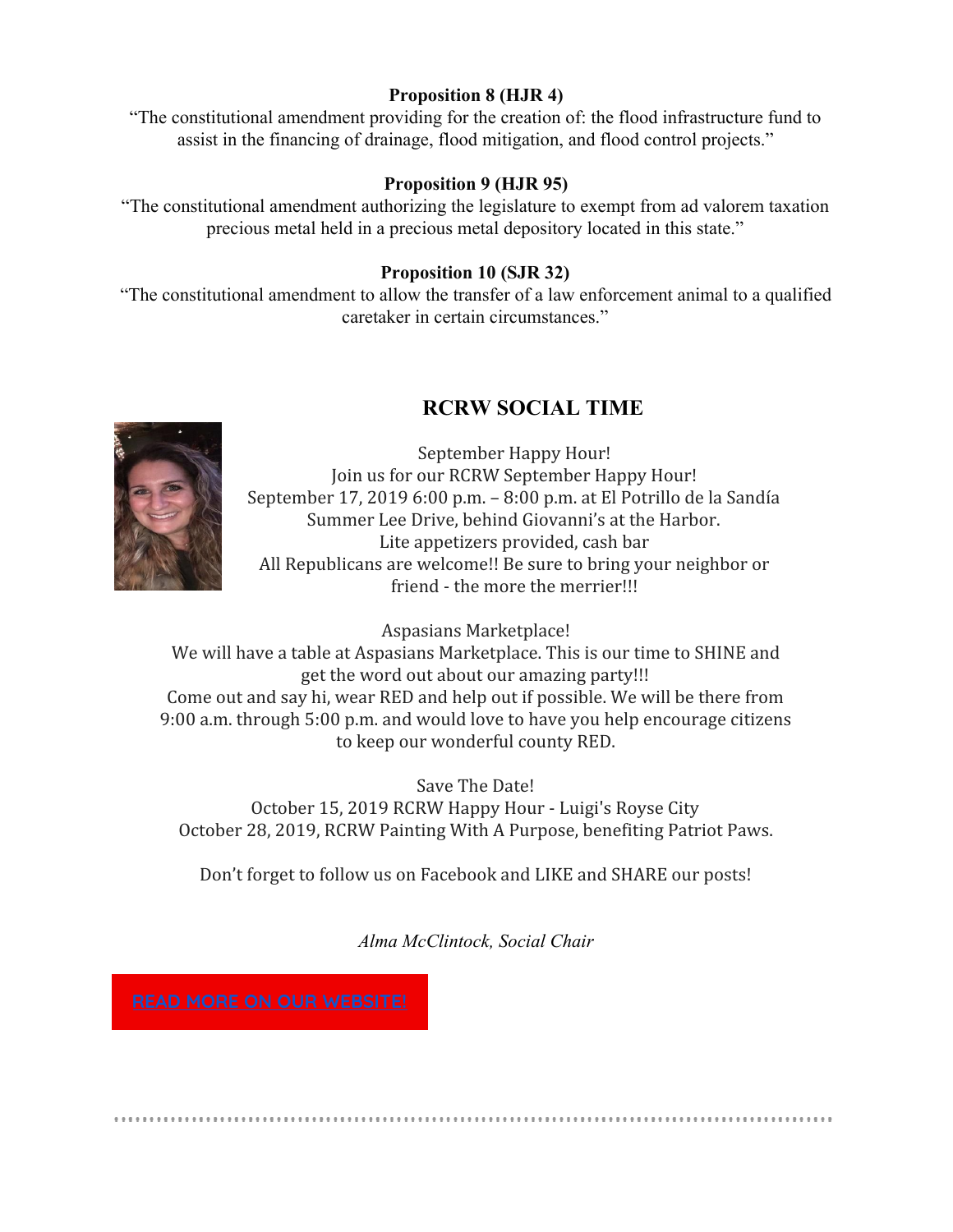## **SEPTEMBER 15-OCTOBER 15 IS HISPANIC MONTH**



In 1988, President Ronald Reagan expanded the national week long observation of Hispanic Heritage to cover a 30 day period, from September 15th to October 15th. Hispanic Heritage Month observes the history, culture and contributions of American citizens whose ancestors came from Spain, Mexico, the Caribbean and Central and South America. Join me in embracing the great contributions of this vibrant, passionate and colorful culture. In doing so, please encourage the Hispanics in your life that are breaking the bonds of liberalism.

In the upcoming national election, Hispanic Americans will absolutely have an impact on the outcome. Let's work together to support and encourage the growing movement of Hispanics spreading their wings and leaving the party that for decades has spewed the message of victimhood. We are not victims. We are independent thinkers that believe in freedom and in the value of hard work. We are proud Americans.

I'm an American. I am Hispanic/Latina. I am conservative. I vote Republican. I urge you to stand with me in support of the brave Hispanic Americans that are breaking the mold pressed upon us for generations and leaving liberalism behind.

#VivaLaLibertad #Lexit

*Anna Campbell President of Rockwall County Hispanic Republican Club*

## **CALENDAR**

#### *Republican Events:*

**September 9, 2019 – RCRW General Meeting**: 6:30 P.M. at Harry Myers Community Building, speaker will be Samantha Horwitz, we will be honoring our First Responders.

**September 13, 2019 – Men's Club First Annual Ralph Hall Charity Golf Tournament,** for more information go to www.Republicanmensgolf.com.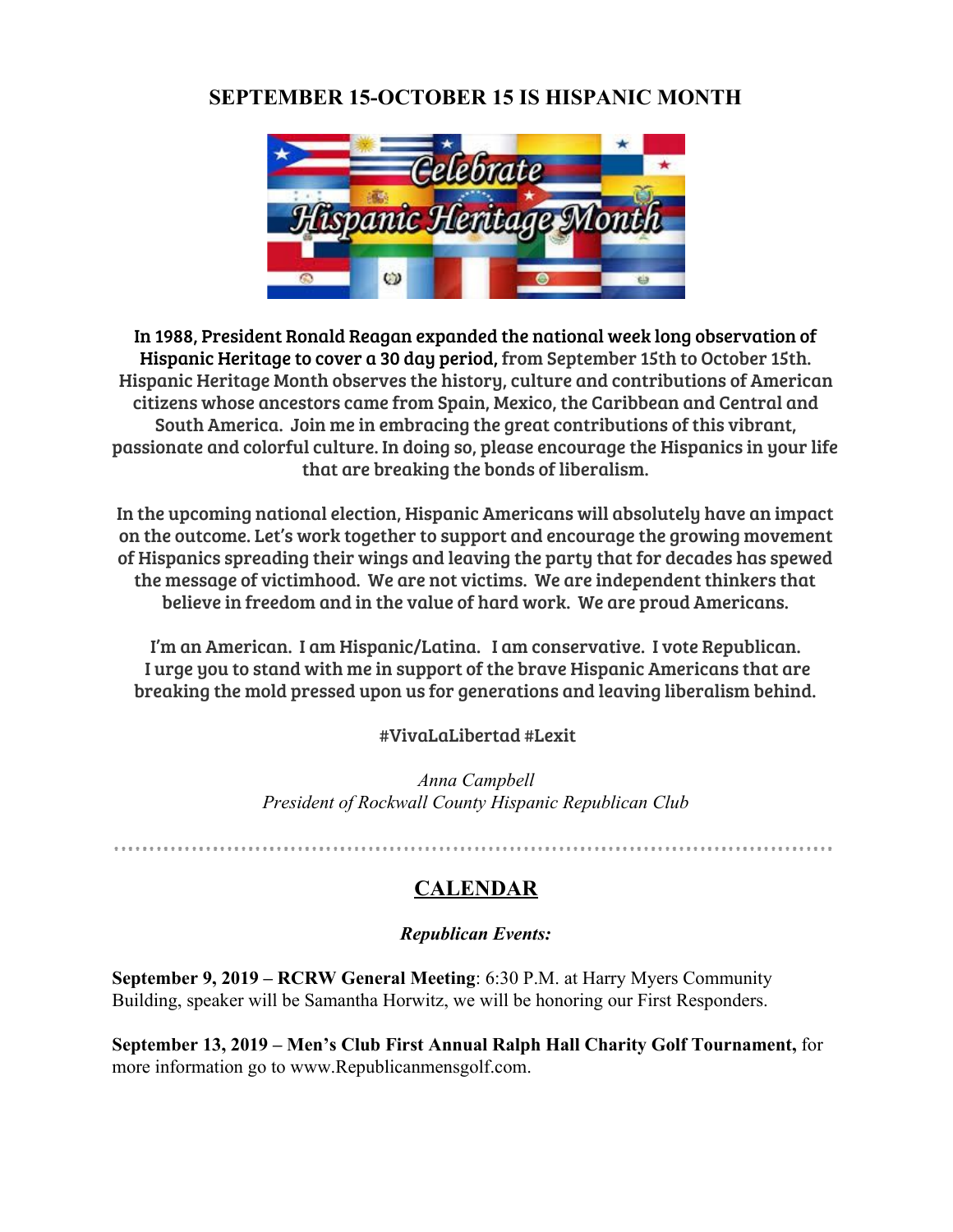**September 14, 2019 - Men's Club Meeting**: 8:00 A.M., at Harry Myers Community Building, speakers are Judge Brett Hall, Judge David Rakow and Judge Brian Williams, cost is \$9.00 if you eat breakfast.

**September 17, 2019 – RCRW September Happy Hour**: 6:00 P.M. until 8:00 P.M., at El Potrillo de la Sandia, Summer Lee Drive, Rockwall, Texas, lite appetizers provided, cash bar, all Republicans are welcome.

**September 25, 2019 – Rockwall Young Republicans**: 7:00 P.M. at Joe Willy's Market & Grill.

**October 2, 2019 – GOP Lunch Bunch**: 11:45 A.M., at Luigis, cost is \$12.00.

**October 3 – 5, 2019 – TFRW Convention**, at Moody Gardens in Galveston, Texas, for more information go to www.tfrw.org.

#### *Community Events:*

**September 14, 2019 – Aspaisans Market Place**: 9:00 A.M. – 5:00 P.M., Wilkerson-Sanders Memorial Stadium.

**September 20-21 – Southwest Kia Rubber Duck Regatta**: for a list of events and more information go to www.rockwallduckrace.org.

**September 22, 2019 – 4th Annual Teddy Bear Ride** 11:00 A.M. at the Rockwall Court House at 1111 E. Yellowjacket Lane, Rockwall, Texas 75087, benefiting the CAC.

**September 28 – November 30, 2019 – Farmer's Market**: 2:00 – 6:00 P.M., Town Center Park, Heath, after every Market, Free Concerts at 6:00 P.M.

**October 3, 2019 – 7<sup>th</sup> Annual Pink Party Social:** 6:00 P.M. – 9:00 P.M., Willis Fine Jewelry, benefiting Women's Health through the Health Center of Helping Hands.

**San Jacinto Plaza Live Music** - Thursday – Saturday evenings through October from 6:30 P.M. - 9:00 P.M., guests are welcome to bring chairs, food and beverages for a full band schedule go to www.playrockwall.com

#### *Our Government Meetings:*

Rockwall City Council – Meets the 1st and 3rd Monday of each month at 6:00 P.M. Heath City Council – Meets 2nd and 4th Tuesday of each month at 6:30 P.M. McClendon-Chisholm City Council – Meets 2nd and 4th Tuesday of each month at 6:30 P.M. Fate City Council - Meets the 1st and 3rd Monday of each month at 6:00 P.M. Royse City City Council – Meets 2nd and 4th Tuesday of each month at 7:00 P.M. Rockwall Commissioners Court – Meets 2nd and 4th Tuesday of each month at 9:00 A.M.